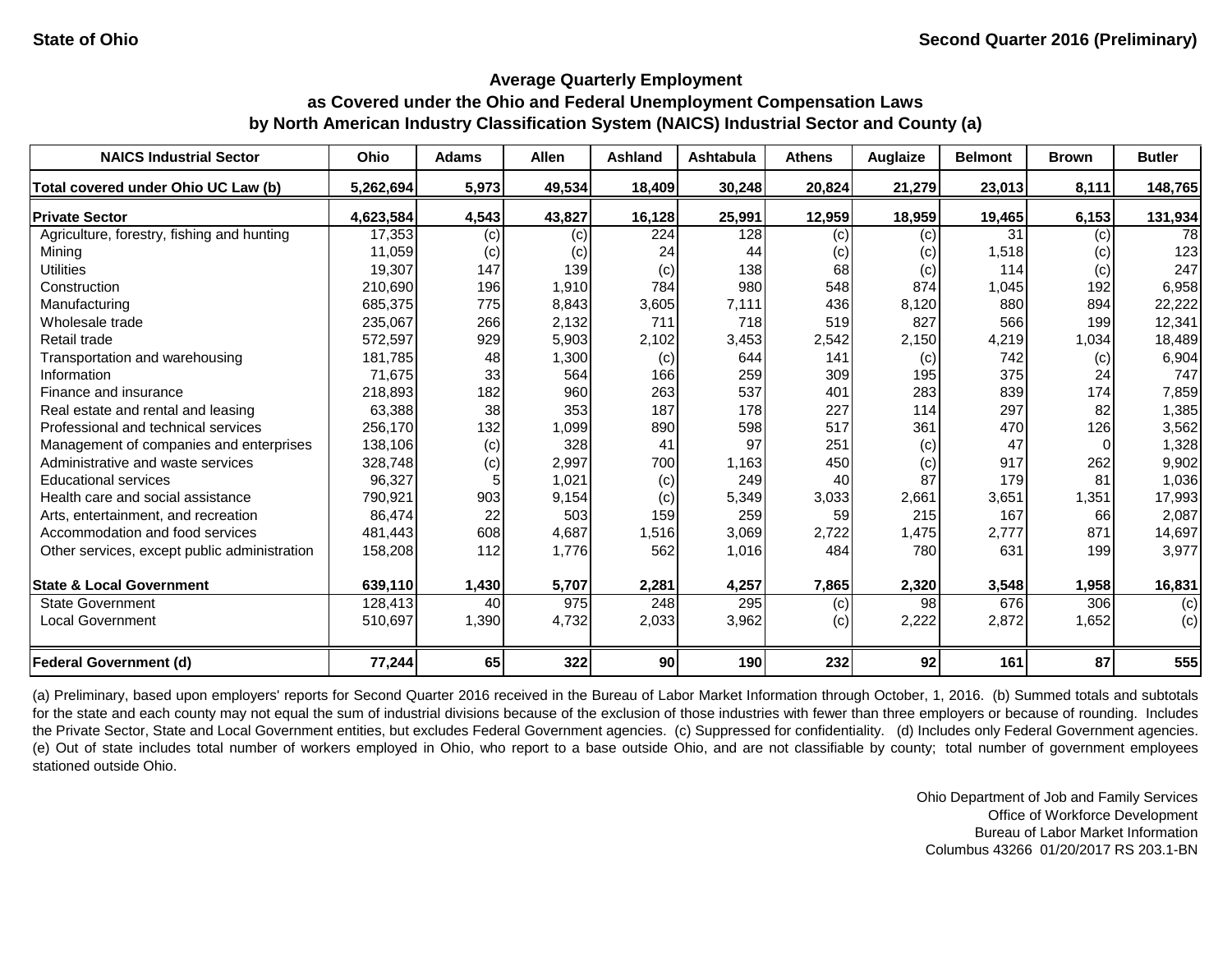| <b>NAICS Industrial Sector</b>               | Carroll | Champaign | <b>Clark</b> | <b>Clermont</b> | <b>Clinton</b> | Columbiana | Coshocton | <b>Crawford</b> | Cuyahoga | <b>Darke</b> |
|----------------------------------------------|---------|-----------|--------------|-----------------|----------------|------------|-----------|-----------------|----------|--------------|
| Total covered under Ohio UC Law (b)          | 6,515   | 10,702    | 47,829       | 58,340          | 16,622         | 29,082     | 10,211    | 13,407          | 704,832  | 18,659       |
| <b>Private Sector</b>                        | 5,543   | 8,851     | 41,413       | 51,371          | 14,455         | 24,856     | 8,765     | 11,642          | 627,633  | 16,490       |
| Agriculture, forestry, fishing and hunting   | 11      | (c)       | 458          | (c)             | (c)            | 167        | 78        | (c)             | 227      | (c)          |
| Mining                                       | 86      | (c)       | 104          | (c)             | (c)            | 186        | 72        | (c)             | 283      | (c)          |
| <b>Utilities</b>                             | 45      | (c)       | (c)          | 293             | (c)            | 90         | 311       | (c)             | 1,432    | 51           |
| Construction                                 | 626     | 277       | 1,051        | 3,453           | 279            | 950        | 251       | 387             | 21,314   | 925          |
| Manufacturing                                | 1,440   | 3,747     | 6,726        | 5,826           | 3,215          | 6,027      | 2,524     | 2,842           | 67,682   | 4,733        |
| Wholesale trade                              | 179     | (c)       | (c)          | 2,064           | (c)            | 912        | 143       | 506             | 33,358   | 924          |
| Retail trade                                 | 752     | 1,012     | 5,451        | 9,611           | 1,636          | 4,130      | 1,295     | 1,382           | 62,924   | 1,926        |
| Transportation and warehousing               | 301     | 250       | 2,217        | 2,348           | 3,212          | 952        | 235       | (c)             | 19,872   | 1,061        |
| Information                                  | 29      | 67        | 135          | 1,259           | 283            | 157        | 61        | 59              | 11.709   | 94           |
| Finance and insurance                        | 65      | 207       | 2,773        | 2,986           | 312            | 478        | 209       | 567             | 38,051   | 583          |
| Real estate and rental and leasing           | 128     | 75        | 456          | 883             | 162            | 247        | 62        | 63              | 13.527   | 104          |
| Professional and technical services          | 117     | (c)       | 859          | 2,507           | 201            | 414        | (c)       | 533             | 45,519   | (c)          |
| Management of companies and enterprises      | 0       | (c)       | 1,161        | 544             | 265            | 120        | (c)       | (c)             | 20,150   | (c)          |
| Administrative and waste services            | 171     | 370       | 2,524        | 3,435           | 659            | 1,204      | 285       | (c)             | 46,178   | 513          |
| <b>Educational services</b>                  | 0       | (c)       | 674          | 498             | (c)            | 174        | 72        | (c)             | 20,277   | 54           |
| Health care and social assistance            | 681     | (c)       | 7,830        | 6,044           | (c)            | 4,981      | 1,805     | (c)             | 130,914  | 2,523        |
| Arts, entertainment, and recreation          | 101     | 145       | 435          | 921             | 101            | 314        | 114       | 89              | 13,696   | 310          |
| Accommodation and food services              | 616     | 710       | 4,996        | 6,669           | 1,084          | 2,376      | 755       | 1,164           | 59,282   | 1,122        |
| Other services, except public administration | 196     | 354       | 1,718        | 1,920           | 241            | 976        | 273       | 395             | 21,240   | 541          |
| <b>State &amp; Local Government</b>          | 972     | 1,851     | 6,416        | 6,969           | 2,167          | 4,226      | 1,446     | 1,765           | 77,199   | 2,169        |
| <b>State Government</b>                      | 35      | 53        | 159          | 760             | 132            | 330        | 45        | 125             | 4,201    | 45           |
| <b>Local Government</b>                      | 937     | 1,798     | 6,257        | 6,209           | 2,035          | 3,896      | 1,401     | 1,640           | 72,998   | 2,124        |
| <b>Federal Government (d)</b>                | 46      | 65        | 572          | 354             | 133            | 604        | 75        | 81              | 16,117   | 107          |

(a) Preliminary, based upon employers' reports for Second Quarter 2016 received in the Bureau of Labor Market Information through October, 1, 2016. (b) Summed totals and subtotals for the state and each county may not equal the sum of industrial divisions because of the exclusion of those industries with fewer than three employers or because of rounding. Includes the Private Sector, State and Local Government entities, but excludes Federal Government agencies. (c) Suppressed for confidentiality. (d) Includes only Federal Government agencies. (e) Out of state includes total number of workers employed in Ohio, who report to a base outside Ohio, and are not classifiable by county; total number of government employees stationed outside Ohio.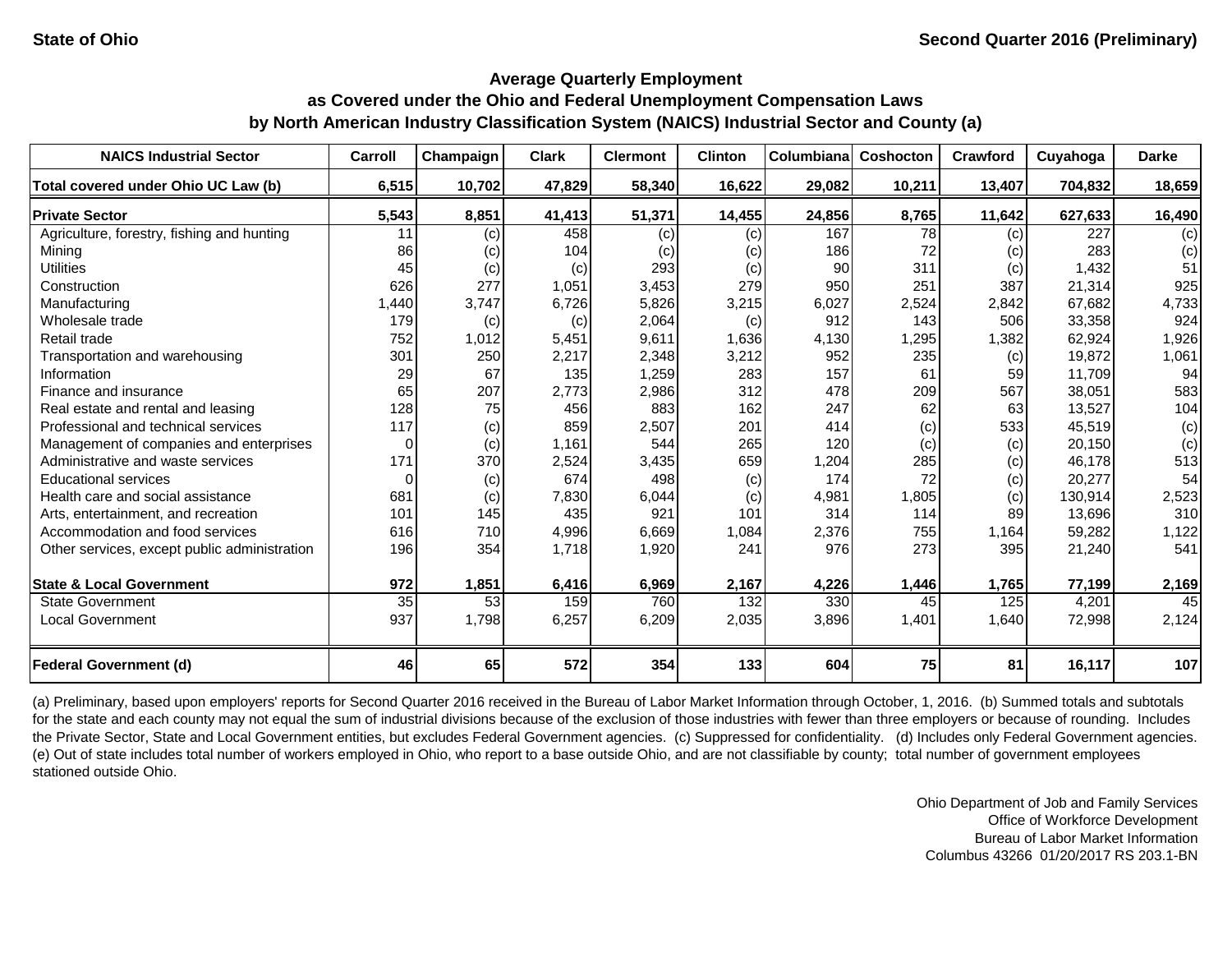| <b>NAICS Industrial Sector</b>               | <b>Defiance</b> | <b>Delaware</b> | Erie   | <b>Fairfield</b> | <b>Fayette</b> | <b>Franklin</b> | <b>Fulton</b> | <b>Gallia</b> | Geauga | Greene |
|----------------------------------------------|-----------------|-----------------|--------|------------------|----------------|-----------------|---------------|---------------|--------|--------|
| Total covered under Ohio UC Law (b)          | 15,552          | 85,281          | 38,038 | 42,612           | 11,870         | 721,207         | 18,736        | 10,934        | 34,583 | 57,695 |
| <b>Private Sector</b>                        | 13,577          | 77,903          | 33,102 | 36,064           | 10,217         | 618,889         | 16,267        | 9,122         | 30,758 | 48,963 |
| Agriculture, forestry, fishing and hunting   | 205             | (c)             | (c)    | 80               | 99             | 447             | (c)           | (c)           | (c)    | (c)    |
| Mining                                       |                 | (c)             | (c)    | 36               |                | 312             | (c)           | (c)           | (c)    | (c)    |
| <b>Utilities</b>                             | (c)             | 145             | (c)    | 239              | (c)            | 3,710           | (c)           | 706           | (c)    | (c)    |
| Construction                                 | 349             | 3,268           | 976    | 2,095            | 274            | 24,578          | 757           | 202           | 2,223  | 1,382  |
| Manufacturing                                | 3,417           | 5,961           | 5,937  | 4,066            | 1,635          | 37,693          | 6,946         | 595           | 7,129  | 3,530  |
| Wholesale trade                              | (c)             | 2,160           | 927    | 894              | (c)            | 28,699          | 801           | 132           | 1,890  | 1,000  |
| Retail trade                                 | 2,422           | 11,757          | 4,725  | 6,798            | 2,664          | 67,535          | 1,748         | 1,668         | 4,565  | 9,884  |
| Transportation and warehousing               | 510             | 2,303           | (c)    | 941              | 1,244          | 39,021          | (c)           | 207           | (c)    | (c)    |
| Information                                  | 210             | 634             | 402    | 257              | 43             | 14,201          | 56            | 82            | 106    | 600    |
| Finance and insurance                        | 666             | 5,670           | 592    | 739              | 428            | 48,755          | 291           | 347           | 643    | 1,031  |
| Real estate and rental and leasing           | 87              | 886             | 308    | 471              | 71             | 11,121          | 87            | 34            | 222    | 581    |
| Professional and technical services          | 189             | 5,546           | 510    | 1,004            | 128            | 45,964          | 310           | (c)           | 1,064  | 7,755  |
| Management of companies and enterprises      | 63              | 10,120          | 204    | 193              | 0              | 24,457          | 61            | (c)           | 305    | 844    |
| Administrative and waste services            | 551             | 4,014           | 844    | 3,079            | 463            | 56,315          | 361           | 351           | 2,159  | 2,469  |
| <b>Educational services</b>                  | (c)             | 1,210           | 296    | 307              | (c)            | 14,437          | (c)           | (c)           | 606    | 1,817  |
| Health care and social assistance            | (c)             | 7,168           | 5,004  | 7,039            | (c)            | 104,807         | (c)           | (c)           | 4,367  | 6,916  |
| Arts, entertainment, and recreation          | 88              | 3,701           | 3,860  | 550              | 114            | 9,804           | 406           | 39            | 512    | 575    |
| Accommodation and food services              | 1,367           | 10,406          | 6,197  | 5,860            | 1,275          | 64,263          | 1,285         | 993           | 2,522  | 7,985  |
| Other services, except public administration | 547             | 2,577           | 847    | 1,416            | 158            | 22,772          | 366           | 317           | 1,425  | 1,490  |
|                                              |                 |                 |        |                  |                |                 |               |               |        |        |
| <b>State &amp; Local Government</b>          | 1,975           | 7,378           | 4,936  | 6,548            | 1,653          | 102,318         | 2,469         | 1,812         | 3,825  | 8,732  |
| <b>State Government</b>                      | 79              | 357             | 1,053  | 831              | 43             | 51,742          | 117           | 259           | 251    | (c)    |
| <b>Local Government</b>                      | 1,896           | 7,021           | 3,883  | 5,717            | 1,610          | 50,576          | 2,352         | 1,553         | 3,574  | (c)    |
|                                              |                 |                 |        |                  |                |                 |               |               |        |        |
| <b>Federal Government (d)</b>                | 83              | 231             | 210    | 232              | 50             | 12,896          | 90            | 67            | 99     | 14,008 |

(a) Preliminary, based upon employers' reports for Second Quarter 2016 received in the Bureau of Labor Market Information through October, 1, 2016. (b) Summed totals and subtotals for the state and each county may not equal the sum of industrial divisions because of the exclusion of those industries with fewer than three employers or because of rounding. Includes the Private Sector, State and Local Government entities, but excludes Federal Government agencies. (c) Suppressed for confidentiality. (d) Includes only Federal Government agencies. (e) Out of state includes total number of workers employed in Ohio, who report to a base outside Ohio, and are not classifiable by county; total number of government employees stationed outside Ohio.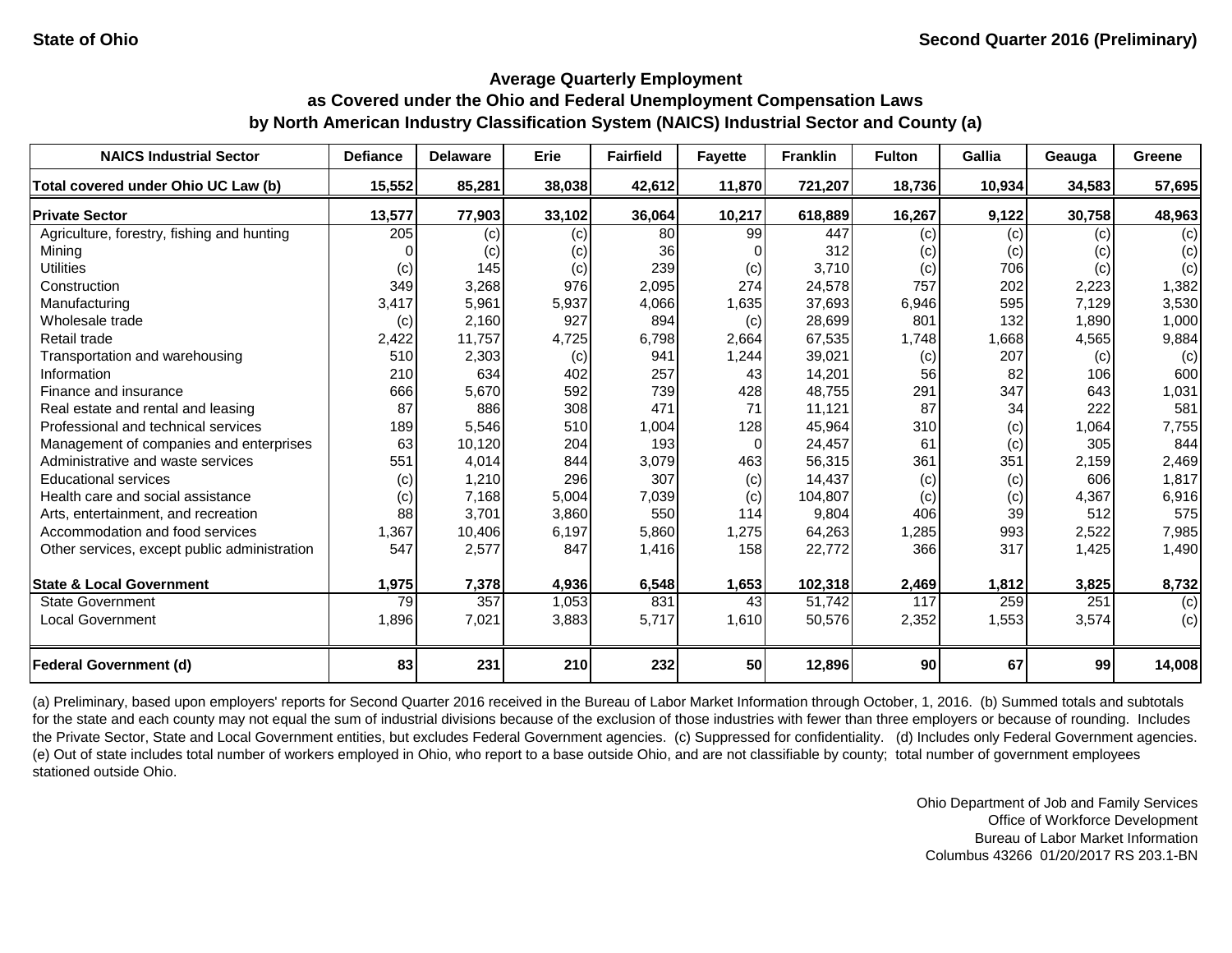| <b>NAICS Industrial Sector</b>               | <b>Guernsey</b> | <b>Hamilton</b> | <b>Hancock</b> | <b>Hardin</b> | <b>Harrison</b> | Henry    | Highland | <b>Hocking</b> | <b>Holmes</b> | <b>Huron</b>    |
|----------------------------------------------|-----------------|-----------------|----------------|---------------|-----------------|----------|----------|----------------|---------------|-----------------|
| Total covered under Ohio UC Law (b)          | 15,089          | 503,217         | 45,416         | 8,348         | 3,705           | 11,043   | 10,145   | 6,889          | 19,561        | 21,011          |
| <b>Private Sector</b>                        | 12,884          | 460,463         | 42,291         | 6,940         | 2,947           | 9,052    | 7,888    | 5,167          | 18,008        | 18,658          |
| Agriculture, forestry, fishing and hunting   | (c)             | 284             | (c)            | 206           | (c)             | (c)      | 44       | (c)            | 183           | (c)             |
| Mining                                       | (c)             | 155             | (c)            | O             | (c)             | (c)      | 37       | (c)            | 82            | (c)             |
| <b>Utilities</b>                             | 52              | 1,064           | 97             | 47            | (c)             | 23       | 63       | 10             | 114           | (c)             |
| Construction                                 | 904             | 22,711          | 1,158          | 125           | 167             | 681      | 327      | 256            | 2,226         | 1,570           |
| Manufacturing                                | 2,857           | 48,737          | 12,204         | 2,115         | 328             | 3,157    | 1,741    | 917            | 7,246         | 5,988           |
| Wholesale trade                              | 340             | 22,548          | 1,342          | 198           | 196             | 221      | 231      | 84             | 875           | (c)             |
| Retail trade                                 | 1,899           | 42,954          | 4,424          | 876           | 295             | 967      | 1,571    | 833            | 2,404         | 2,142           |
| Transportation and warehousing               | 447             | 11,427          | 3,813          | 205           | (c)             | 519      | 123      | 40             | 721           | 778             |
| Information                                  | 98              | 8,506           | 351            | 58            | (c)             | 101      | 73       | 41             | 68            | 143             |
| Finance and insurance                        | 228             | 28,333          | 594            | 210           | 61              | 244      | 367      | 201            | 379           | 423             |
| Real estate and rental and leasing           | 92              | 7,146           | 378            | 45            | 97              | 77       | 61       | 134            | 55            | 131             |
| Professional and technical services          | 333             | 37,794          | 1,463          | 119           | 50              | 83       | 101      | 108            | (c)           | (c)             |
| Management of companies and enterprises      | 28              | 27,658          | 2,135          | $\Omega$      | (c)             | $\Omega$ | 71       | $\Omega$       | (c)           | (c)             |
| Administrative and waste services            | 340             | 30,240          | 2,121          | 64            | 92              | 202      | 484      | 248            | 428           | 350             |
| <b>Educational services</b>                  | 56              | 12,707          | 1,017          | (c)           | 0               | 45       | 61       | 31             | (c)           | 270             |
| Health care and social assistance            | 2,678           | 85,124          | 5,264          | (c)           | 437             | 1,502    | 1,177    | 722            | (c)           | 2,446           |
| Arts, entertainment, and recreation          | 60              | 12,266          | 301            | 64            | 41              | 36       | 72       | 40             | 111           | 223             |
| Accommodation and food services              | 1.748           | 45,037          | 4,257          | 780           | 225             | 646      | 1,031    | 1,156          | 1,448         | 1,866           |
| Other services, except public administration | 339             | 15,772          | 1,306          | 210           | 143             | 432      | 253      | 237            | 299           | 637             |
| <b>State &amp; Local Government</b>          | 2,205           | 42,754          | 3,125          | 1,408         | 758             | 1,991    | 2,257    | 1,722          | 1,553         | 2,353           |
| <b>State Government</b>                      | 500             | 8,369           | 174            | 38            | 45              | 44       | 101      | 308            | 39            | $\overline{74}$ |
| <b>Local Government</b>                      | 1,705           | 34,385          | 2,951          | 1,370         | 713             | 1,947    | 2,156    | 1,414          | 1,514         | 2,279           |
| <b>Federal Government (d)</b>                | 116             | 8,214           | 147            | 69            | 52              | 69       | 95       | 46             | 64            | 141             |

(a) Preliminary, based upon employers' reports for Second Quarter 2016 received in the Bureau of Labor Market Information through October, 1, 2016. (b) Summed totals and subtotals for the state and each county may not equal the sum of industrial divisions because of the exclusion of those industries with fewer than three employers or because of rounding. Includes the Private Sector, State and Local Government entities, but excludes Federal Government agencies. (c) Suppressed for confidentiality. (d) Includes only Federal Government agencies. (e) Out of state includes total number of workers employed in Ohio, who report to a base outside Ohio, and are not classifiable by county; total number of government employees stationed outside Ohio.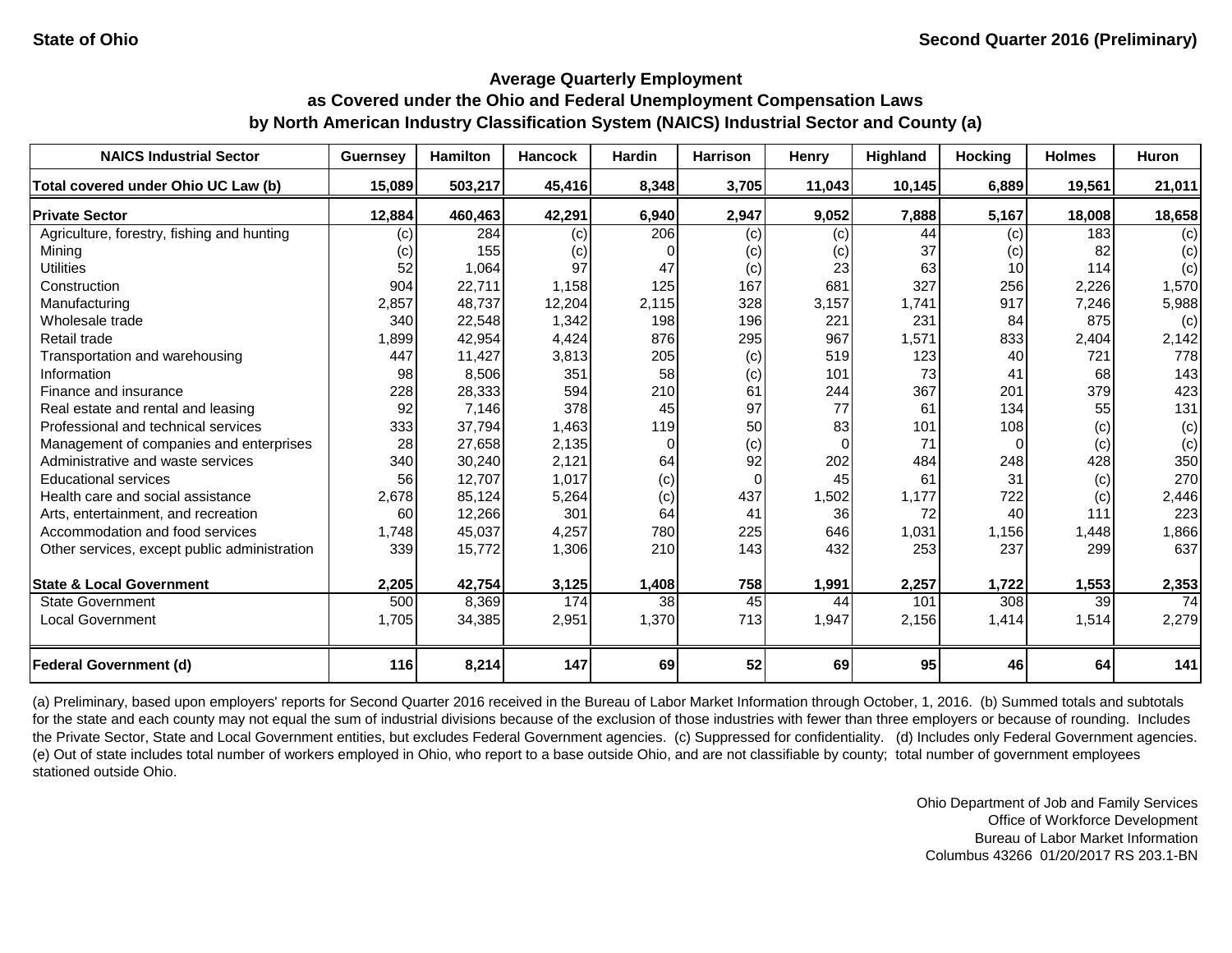| <b>NAICS Industrial Sector</b>               | <b>Jackson</b> | <b>Jefferson</b> | Knox   | Lake   | Lawrence | Licking | Logan  | Lorain | Lucas   | <b>Madison</b> |
|----------------------------------------------|----------------|------------------|--------|--------|----------|---------|--------|--------|---------|----------------|
| Total covered under Ohio UC Law (b)          | 10,086         | 20,559           | 20,522 | 95,323 | 12,451   | 53,500  | 19,552 | 96,944 | 210,451 | 16,912         |
| <b>Private Sector</b>                        | 8,574          | 17,453           | 17,841 | 84,179 | 9,695    | 45,988  | 17,512 | 82,687 | 184,853 | 13,753         |
| Agriculture, forestry, fishing and hunting   | 50             |                  | 139    | 1,152  |          | 834     | 126    | 1,023  | 317     | 217            |
| Mining                                       | 54             | 55               | 81     | 210    | (c)      | 86      | 35     | 17     | 119     | $\Omega$       |
| <b>Utilities</b>                             | 39             | 844              | 45     | 1,052  | 86       | 206     | 33     | 222    | 388     | $\Omega$       |
| Construction                                 | 440            | 881              | 812    | 3,894  | 866      | 3,006   | 562    | 4,267  | 9,926   | 459            |
| Manufacturing                                | 2,967          | 1,182            | 4,735  | 20,894 | (c)      | 7,130   | 5,067  | 16,313 | 23,860  | 4,236          |
| Wholesale trade                              | 155            | 510              | 430    | 3,727  | 237      | 1,692   | 527    | 3,384  | 7,110   | 380            |
| Retail trade                                 | 1,478          | 3,015            | 2,228  | 12,671 | 1,896    | 7,045   | 1,647  | 12,748 | 24,172  | 1,882          |
| Transportation and warehousing               | 149            | 1,363            | 278    | 1,207  | 680      | 1,345   | 1,743  | 2,158  | 6,587   | 2,511          |
| Information                                  | 60             | 377              | 148    | 657    | 68       | 261     | 69     | 608    | 2,389   | 43             |
| Finance and insurance                        | 272            | 391              | 394    | 1,541  | 265      | 2,578   | 298    | 2,079  | 5,304   | 158            |
| Real estate and rental and leasing           | 65             | 216              | 151    | 844    | 155      | 442     | 173    | 880    | 2,266   | 64             |
| Professional and technical services          | 101            | (c)              | 429    | 2,908  | 202      | 1,629   | (c)    | 2,309  | 9,241   | (c)            |
| Management of companies and enterprises      | 33             | (c)              | 64     | 1,358  | 87       | 732     | (c)    | 1,258  | 5,573   | (c)            |
| Administrative and waste services            | 336            | 826              | 1,051  | 5,073  | 256      | 2,996   | 2,045  | 6,113  | 14,764  | 692            |
| <b>Educational services</b>                  | 30             | (c)              | 1,296  | 1,775  | 73       | 928     | 9      | 2,557  | 3,425   | (c)            |
| Health care and social assistance            | 1,160          | (c)              | 3,088  | 11,159 | 2,804    | 6,865   | 1,925  | 13,300 | 38,247  | (c)            |
| Arts, entertainment, and recreation          | 29             | 280              | 164    | 1,152  | 45       | 613     | 198    | 1,343  | 4,651   | 44             |
| Accommodation and food services              | 903            | 1,806            | 1,768  | 9,991  | 1,166    | 5,481   | 1,508  | 9,207  | 19,867  | 983            |
| Other services, except public administration | 252            | 670              | 539    | 2,915  | 276      | 2,119   | 485    | 2,902  | 6,647   | 167            |
| <b>State &amp; Local Government</b>          | 1,512          | 3,106            | 2,681  | 11,144 | 2,756    | 7,512   | 2,040  | 14,257 | 25,598  | 3,159          |
| <b>State Government</b>                      | 134            | 70               | 279    | 83     | 297      | 825     | 82     | 1,121  | 7,557   | 1,350          |
| <b>Local Government</b>                      | 1,378          | 3,036            | 2,402  | 11,061 | 2,459    | 6,687   | 1,958  | 13,136 | 18,041  | 1,809          |
| <b>Federal Government (d)</b>                | 65             | 166              | 103    | 467    | 125      | 364     | 120    | 1,070  | 1,798   | 77             |

(a) Preliminary, based upon employers' reports for Second Quarter 2016 received in the Bureau of Labor Market Information through October, 1, 2016. (b) Summed totals and subtotals for the state and each county may not equal the sum of industrial divisions because of the exclusion of those industries with fewer than three employers or because of rounding. Includes the Private Sector, State and Local Government entities, but excludes Federal Government agencies. (c) Suppressed for confidentiality. (d) Includes only Federal Government agencies. (e) Out of state includes total number of workers employed in Ohio, who report to a base outside Ohio, and are not classifiable by county; total number of government employees stationed outside Ohio.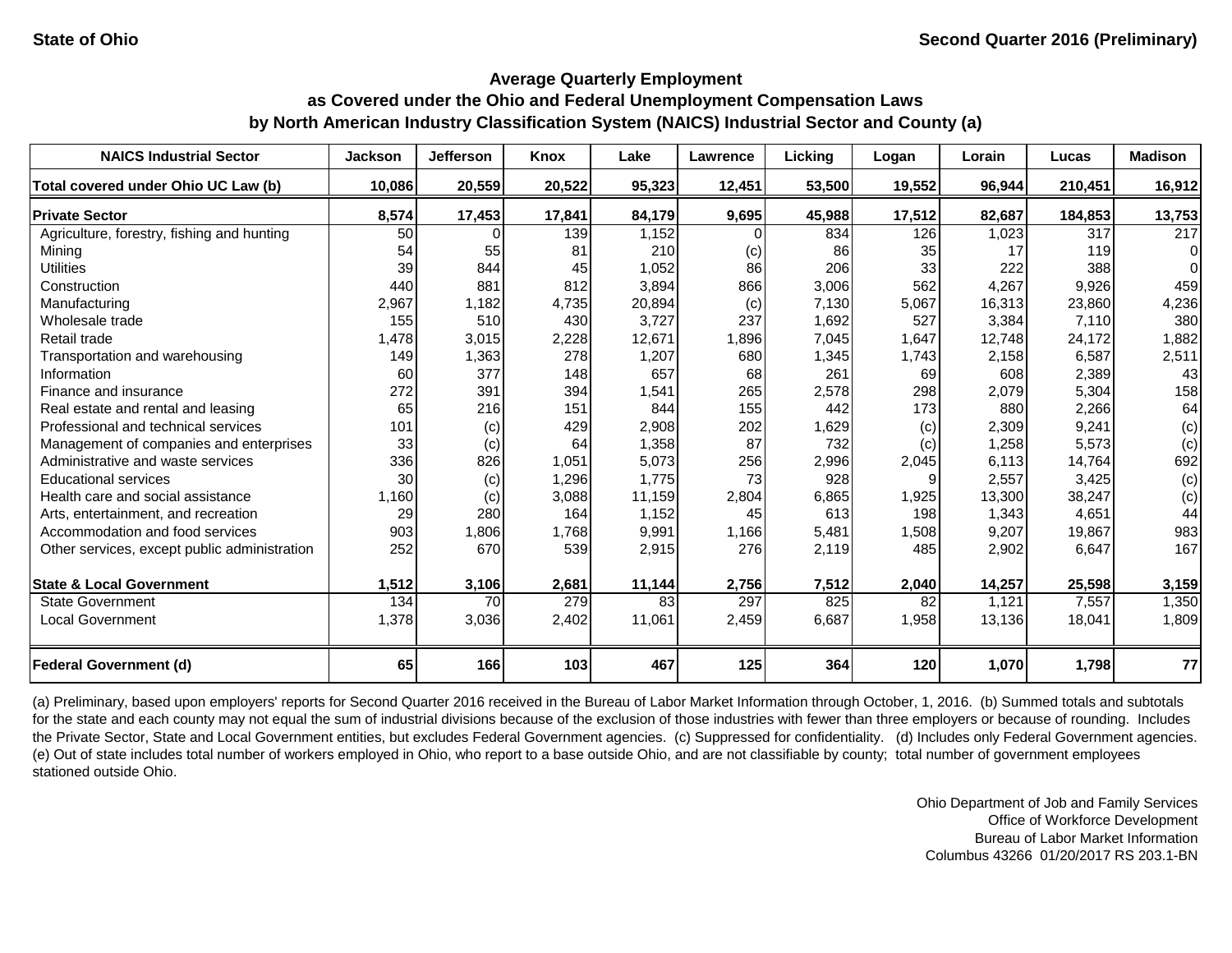| <b>NAICS Industrial Sector</b>               | <b>Mahoning</b> | <b>Marion</b> | <b>Medina</b> | <b>Meigs</b> | <b>Mercer</b> | <b>Miami</b> | <b>Monroe</b>   | <b>Montgomery</b> | Morgan   | <b>Morrow</b> |
|----------------------------------------------|-----------------|---------------|---------------|--------------|---------------|--------------|-----------------|-------------------|----------|---------------|
| Total covered under Ohio UC Law (b)          | 96,798          | 24,070        | 60,266        | 3,516        | 19,987        | 40,398       | 2,606           | 248,469           | 2,635    | 5,753         |
| <b>Private Sector</b>                        | 84,454          | 20,190        | 53,454        | 2,437        | 17,357        | 35,696       | 1,876           | 221,705           | 2,019    | 4,173         |
| Agriculture, forestry, fishing and hunting   | 170             | (c)           | 192           | 90           | (c)           | (c)          | 35              | 247               | (c)      | 31            |
| Mining                                       | 182             | (c)           | 17            | 65           | (c)           | (c)          | 104             | 32                | (c)      | 15            |
| <b>Utilities</b>                             | 338             | 98            | (c)           | (c)          | (c)           | (c)          | 45              | 684               | (c)      | (c)           |
| Construction                                 | 4,674           | 562           | 3,501         | 235          | 1,050         | 1,584        | 144             | 9.063             | 107      | 759           |
| Manufacturing                                | 8,798           | 5,796         | 8,982         | 148          | 6,694         | 10,499       | 9               | 26,689            | 420      | 911           |
| Wholesale trade                              | 4,314           | 639           | 3,194         | 42           | (c)           | (c)          | 72              | 8,876             | (c)      | 120           |
| Retail trade                                 | 12,185          | 2,795         | 8,651         | 503          | 2,016         | 4,934        | 355             | 24,448            | 312      | 642           |
| Transportation and warehousing               | 3,266           | 789           | (c)           | (c)          | 1,042         | 2,006        | 180             | 8,510             | 11       | (c)           |
| Information                                  | 1,062           | 528           | 337           | 11           | 167           | 102          | (c)             | 7,316             | 23       | 14            |
| Finance and insurance                        | 1,944           | 321           | 1,042         | 125          | 612           | 690          | 156             | 10,115            | 80       | 65            |
| Real estate and rental and leasing           | 905             | 330           | 698           | 17           | 84            | 284          | 16              | 3,287             | 10       | 73            |
| Professional and technical services          | 2,730           | 242           | 1,962         | (c)          | (c)           | (c)          | 44              | 12,254            | 42       | (c)           |
| Management of companies and enterprises      | 1,328           | 100           | 3,172         | (c)          | (c)           | (c)          | $\Omega$        | 3,799             | $\Omega$ | (c)           |
| Administrative and waste services            | 7,984           | 1,110         | 2,844         | 97           | 317           | 2,311        | 71              | 16,667            | 31       | 108           |
| <b>Educational services</b>                  | 863             | 65            | 480           | (c)          | (c)           | 181          | (c)             | 6,155             |          | (c)           |
| Health care and social assistance            | 18,616          | 3,898         | 6,561         | (c)          | (c)           | 4,129        | (c)             | 49,621            | 390      | (c)           |
| Arts, entertainment, and recreation          | 1,533           | 132           | 1,162         | $\Omega$     | 110           | 297          | 24              | 3,071             | (c)      | 74            |
| Accommodation and food services              | 10,420          | 1,938         | 5,982         | 428          | 1,268         | 3,884        | 210             | 23,582            | (c)      | 465           |
| Other services, except public administration | 3,142           | 677           | 1,703         | 94           | 793           | 1,258        | (c)             | 7,290             | 30       | 99            |
| <b>State &amp; Local Government</b>          | 12,344          | 3,880         | 6,812         | 1,079        | 2,630         | 4,702        | 730             | 26,764            | 616      | 1,580         |
| <b>State Government</b>                      | 2,667           | 678           | 108           | 40           | 154           | 124          | $\overline{35}$ | 1,317             | 58       | 63            |
| <b>Local Government</b>                      | 9,677           | 3,202         | 6,704         | 1,039        | 2,476         | 4,578        | 695             | 25,447            | 558      | 1,517         |
| <b>Federal Government (d)</b>                | 1,164           | 113           | 337           | 60           | 90            | 188          | 47              | 4,167             | 42       | 45            |

(a) Preliminary, based upon employers' reports for Second Quarter 2016 received in the Bureau of Labor Market Information through October, 1, 2016. (b) Summed totals and subtotals for the state and each county may not equal the sum of industrial divisions because of the exclusion of those industries with fewer than three employers or because of rounding. Includes the Private Sector, State and Local Government entities, but excludes Federal Government agencies. (c) Suppressed for confidentiality. (d) Includes only Federal Government agencies. (e) Out of state includes total number of workers employed in Ohio, who report to a base outside Ohio, and are not classifiable by county; total number of government employees stationed outside Ohio.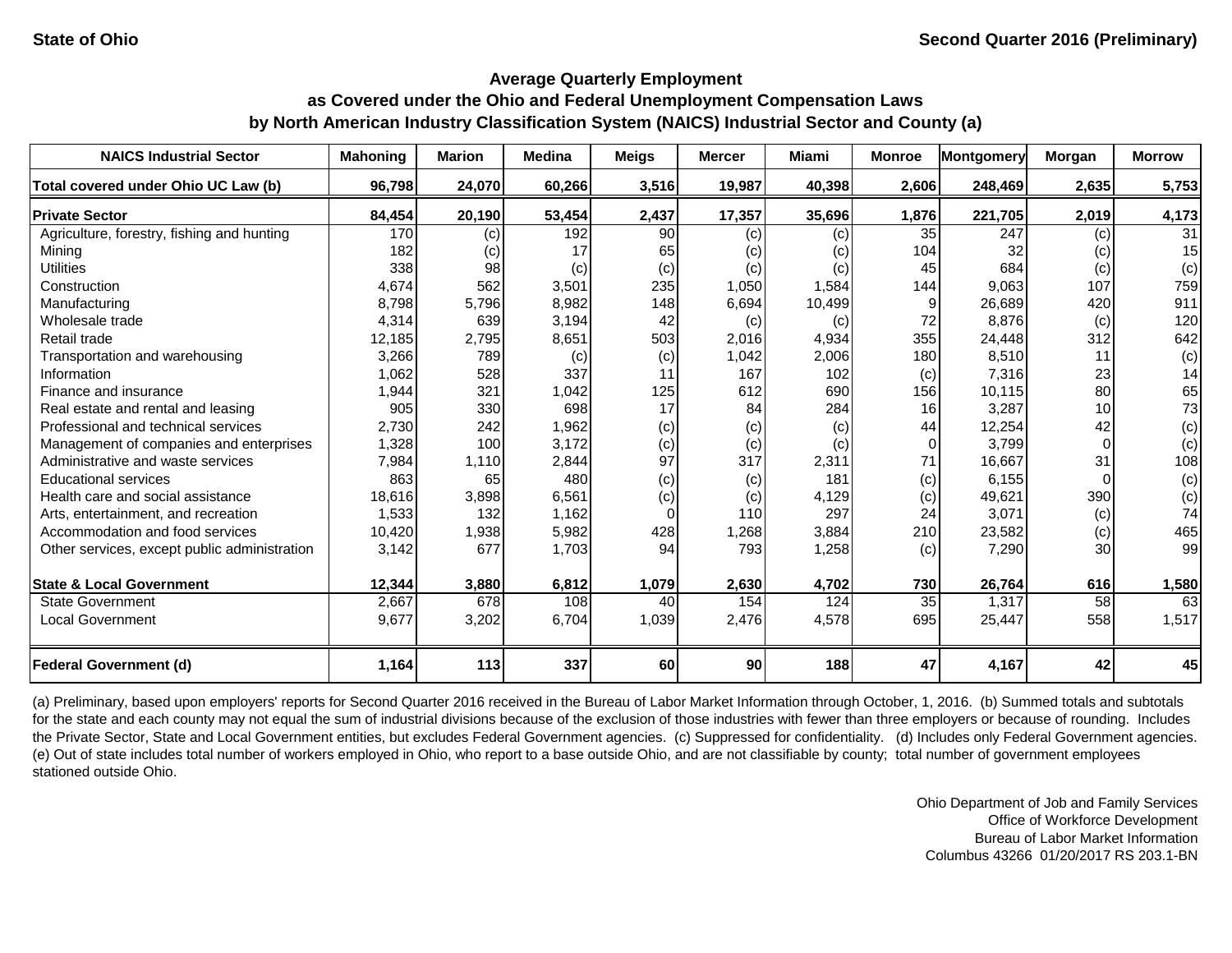| <b>NAICS Industrial Sector</b>               | <b>Muskingum</b> | <b>Noble</b> | <b>Ottawa</b> | <b>Paulding</b> | <b>Perry</b> | Pickaway | <b>Pike</b> | Portage | <b>Preble</b> | Putnam   |
|----------------------------------------------|------------------|--------------|---------------|-----------------|--------------|----------|-------------|---------|---------------|----------|
| Total covered under Ohio UC Law (b)          | 33,159           | 3,156        | 13,934        | 4,881           | 5,715        | 13,627   | 9,699       | 54,501  | 10,518        | 11,878   |
| <b>Private Sector</b>                        | 28,237           | 2,202        | 11,827        | 3,833           | 4,243        | 9,807    | 8,254       | 43,941  | 8,713         | 10,297   |
| Agriculture, forestry, fishing and hunting   | 28               | $\Omega$     | 105           | 575             | 19           | (c)      | (c)         | 161     | (c)           | (c)      |
| Mining                                       | 350              | 227          | 87            | 13              | 138          | (c)      | (c)         | 307     | (c)           | (c)      |
| <b>Utilities</b>                             | 228              | 11           | (c)           | (c)             | 27           | (c)      | (c)         | (c)     | (c)           | (c)      |
| Construction                                 | 1,040            | 137          | 489           | 113             | 212          | 745      | 520         | 1,981   | 357           | 908      |
| Manufacturing                                | 2,952            | 225          | 2,021         | 1,411           | 769          | 1,913    | 1,028       | 10,467  | 3,211         | 3,546    |
| Wholesale trade                              | 880              | 109          | (c)           | 149             | 264          | (c)      | (c)         | 3,166   | (c)           | 482      |
| Retail trade                                 | 5,169            | 333          | 1,599         | 388             | 694          | 1,565    | 1,166       | 6,684   | 1,315         | 1,063    |
| Transportation and warehousing               | 1,607            | 178          | 424           | (c)             | 67           | 598      | 307         | (c)     | 281           | (c)      |
| Information                                  | 613              | 13           | 67            | 21              | 18           | 65       | 34          | 472     | 24            | 66       |
| Finance and insurance                        | 758              | 102          | 290           | 103             | 160          | 277      | 209         | 642     | 220           | 294      |
| Real estate and rental and leasing           | 231              |              | 139           | 37              | 18           | 107      | 41          | 580     | 75            | 29       |
| Professional and technical services          | 592              | 82           | 193           | 77              | 86           | (c)      | (c)         | 1,492   | (c)           | 212      |
| Management of companies and enterprises      | 157              | (c)          | 65            | $\overline{0}$  | 28           | (c)      | (c)         | 1,003   | (c)           | $\Omega$ |
| Administrative and waste services            | 1,560            | (c)          | 234           | 65              | 251          | 581      | 1,985       | 1,660   | 177           | 474      |
| <b>Educational services</b>                  | (c)              | 0            | (c)           | (c)             | (c)          | (c)      | 28          | 569     |               | 137      |
| Health care and social assistance            | (c)              | 352          | (c)           | (c)             | (c)          | (c)      | 1,408       | 5,537   | 1,095         | 1,088    |
| Arts, entertainment, and recreation          | 476              | (c)          | 775           | (c)             | 47           | 131      | (c)         | 818     | 24            | 114      |
| Accommodation and food services              | 3,481            | (c)          | 2,288         | (c)             | 413          | 1,364    | (c)         | 5,666   | 1,010         | 912      |
| Other services, except public administration | 1,196            | 71           | 421           | 71              | 148          | 283      | 164         | 1,527   | 337           | 481      |
| <b>State &amp; Local Government</b>          | 4,922            | 954          | 2,107         | 1,048           | 1,472        | 3,820    | 1,445       | 10,560  | 1,805         | 1,581    |
| <b>State Government</b>                      | 351              | 478          | 166           | 30              | 39           | 1,357    | 94          | 4,668   | 82            | 40       |
| <b>Local Government</b>                      | 4,571            | 476          | 1,941         | 1,018           | 1,433        | 2,463    | 1,351       | 5,892   | 1,723         | 1,541    |
| <b>Federal Government (d)</b>                | 214              | 23           | 276           | 48              | 59           | 90       | 67          | 333     | 69            | 62       |

(a) Preliminary, based upon employers' reports for Second Quarter 2016 received in the Bureau of Labor Market Information through October, 1, 2016. (b) Summed totals and subtotals for the state and each county may not equal the sum of industrial divisions because of the exclusion of those industries with fewer than three employers or because of rounding. Includes the Private Sector, State and Local Government entities, but excludes Federal Government agencies. (c) Suppressed for confidentiality. (d) Includes only Federal Government agencies. (e) Out of state includes total number of workers employed in Ohio, who report to a base outside Ohio, and are not classifiable by county; total number of government employees stationed outside Ohio.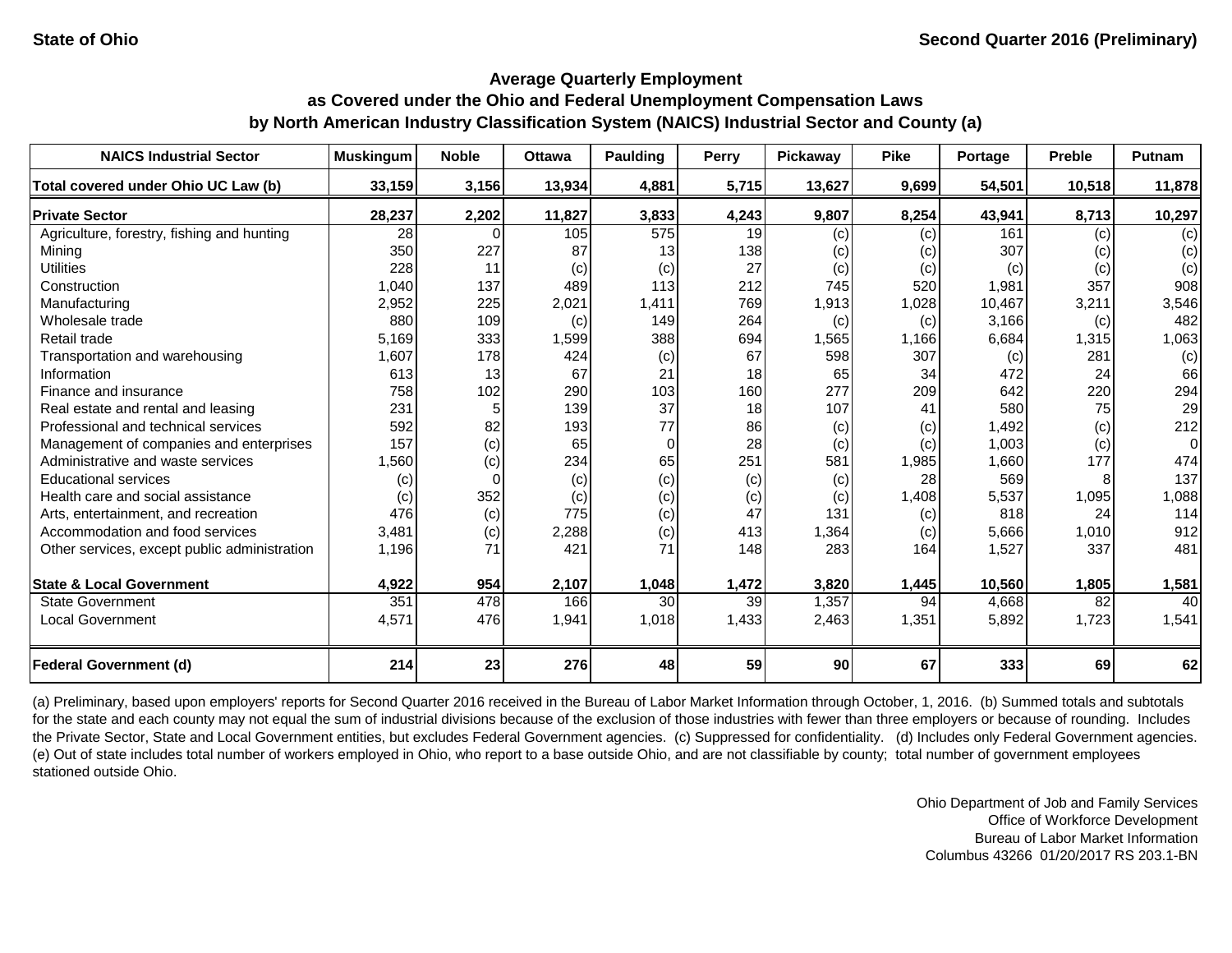| <b>NAICS Industrial Sector</b>               | <b>Richland</b> | <b>Ross</b> | <b>Sandusky</b> | <b>Scioto</b> | <b>Seneca</b> | <b>Shelby</b> | <b>Stark</b> | <b>Summit</b> | <b>Trumbull</b> | <b>Tuscarawas</b> |
|----------------------------------------------|-----------------|-------------|-----------------|---------------|---------------|---------------|--------------|---------------|-----------------|-------------------|
| Total covered under Ohio UC Law (b)          | 50,521          | 26,260      | 26,054          | 23,914        | 19,392        | 27,348        | 158,729      | 264,607       | 69,305          | 36,291            |
| <b>Private Sector</b>                        | 43,711          | 21,389      | 23,038          | 19,118        | 16,899        | 24,854        | 140,958      | 238,408       | 60,249          | 31,412            |
| Agriculture, forestry, fishing and hunting   | (c)             | 94          | (c)             | (c)           | 85            | 125           | 353          | 82            | 114             | 137               |
| Mining                                       | (c)             | 31          | (c)             | (c)           | 141           | $\Omega$      | 461          | 78            | 99              | 981               |
| <b>Utilities</b>                             | (c)             | 192         | 40              | 92            | 106           | (c)           | 595          | 971           | (c)             | 82                |
| Construction                                 | 2,198           | 709         | 849             | 671           | 897           | 1,553         | 7,182        | 10,283        | 2,470           | 1,414             |
| Manufacturing                                | 9,777           | 4,082       | 9,416           | 1,308         | 4,245         | 12,475        | 25,614       | 28,732        | 12,507          | 7,281             |
| Wholesale trade                              | 1,695           | 515         | 613             | 360           | 761           | 1,077         | 6,327        | 13,201        | (c)             | 1,411             |
| Retail trade                                 | 6,710           | 4,130       | 2,727           | 3,078         | 2,321         | 1,985         | 19,742       | 30,560        | 10,512          | 4,502             |
| Transportation and warehousing               | (c)             | 722         | 716             | 497           | 641           | (c)           | 3,378        | 8,095         | 2,680           | 880               |
| Information                                  | 625             | 280         | 113             | 147           | 245           | 101           | 1,549        | 3,786         | 443             | 238               |
| Finance and insurance                        | 1,067           | 460         | 491             | 594           | 415           | 316           | 5,447        | 9,726         | 1,368           | 642               |
| Real estate and rental and leasing           | 328             | 140         | 371             | 257           | 73            | 97            | 1,419        | 2,789         | 884             | 330               |
| Professional and technical services          | 892             | 273         | 326             | 531           | (c)           | (c)           | 4,562        | 13,905        | 1,274           | 876               |
| Management of companies and enterprises      | 54              | 237         | 212             | 88            | (c)           | (c)           | 1,240        | 15,463        | 695             | 108               |
| Administrative and waste services            | 4,357           | 892         | 810             | 584           | 454           | 1,464         | 8,341        | 17,071        | 4,030           | 1,854             |
| <b>Educational services</b>                  | 437             | 142         | (c)             | 195           | 1,112         | 149           | 2,698        | 4,071         | 589             | 158               |
| Health care and social assistance            | 7,444           | 5,023       | (c)             | 7,548         | 2,319         | 1,925         | 27,719       | 43,863        | 10,699          | 5,225             |
| Arts, entertainment, and recreation          | 489             | 227         | 326             | 55            | 128           | 102           | 2,132        | 4,628         | 920             | 446               |
| Accommodation and food services              | 4,809           | 2,718       | 1,933           | 2,581         | 1,944         | 1,379         | 16,678       | 22,916        | 6,769           | 3,712             |
| Other services, except public administration | 1,386           | 521         | 733             | 495           | 660           | 725           | 5,520        | 8,189         | 2,208           | 1,134             |
|                                              |                 |             |                 |               |               |               |              |               |                 |                   |
| <b>State &amp; Local Government</b>          | 6,810           | 4,871       | 3,016           | 4,796         | 2,493         | 2,494         | 17,771       | 26,199        | 9,056           | 4,879             |
| <b>State Government</b>                      | 1,420           | 1,674       | 106             | 1,413         | 265           | 207           | 1,287        | 4,241         | 914             | 484               |
| <b>Local Government</b>                      | 5,390           | 3,197       | 2,910           | 3,383         | 2,228         | 2,287         | 16,484       | 21,958        | 8,142           | 4,395             |
| <b>Federal Government (d)</b>                | 599             | 1,606       | 109             | 164           | 124           | 74            | 942          | 1,672         | 526             | 256               |

(a) Preliminary, based upon employers' reports for Second Quarter 2016 received in the Bureau of Labor Market Information through October, 1, 2016. (b) Summed totals and subtotals for the state and each county may not equal the sum of industrial divisions because of the exclusion of those industries with fewer than three employers or because of rounding. Includes the Private Sector, State and Local Government entities, but excludes Federal Government agencies. (c) Suppressed for confidentiality. (d) Includes only Federal Government agencies. (e) Out of state includes total number of workers employed in Ohio, who report to a base outside Ohio, and are not classifiable by county; total number of government employees stationed outside Ohio.